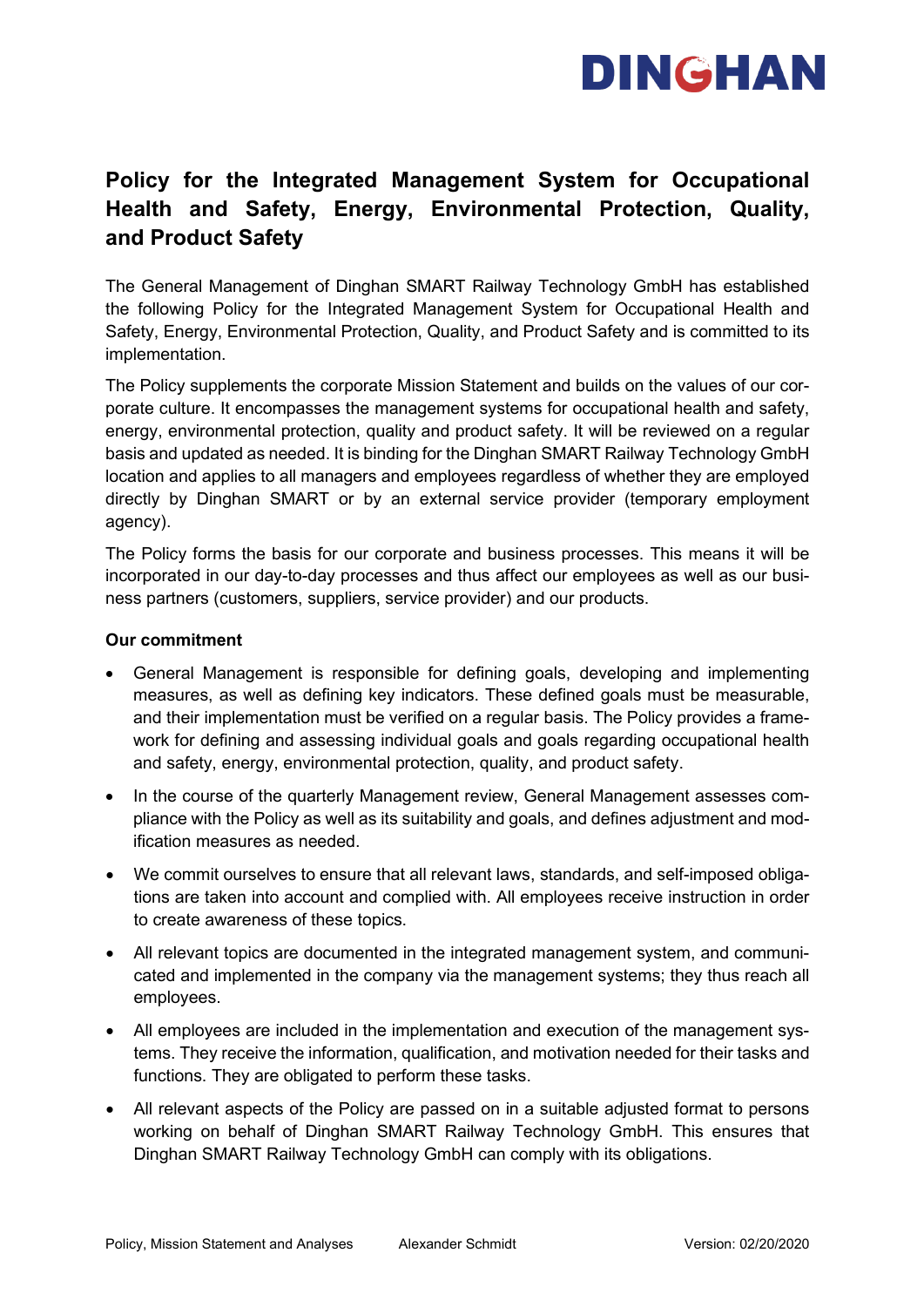# DINGHAN

- We commit ourselves to the continuous improvement of our management system for occupational health and safety, environmental protection, quality, and product safety and its performance.
- In the course of the strategic planning process, General Management ensures that adequate personnel and investment resources will be made available for the implementation in all relevant areas of the organization.

For the management topics below, the following aspects are defined as part of our Policy:

### **Occupational health and safety**

The General Management of Dinghan SMART Railway Technology GmbH agrees to:

- Avoid and minimize hazards and risks, in particular of accidents and occupational disease
- Operate an effective emergency management system
- Systematically identify and assess hazards and risks, and to implement suitable, adequate protective measures
- Take social concerns into consideration in all corporate activities
- Introduce, realize, and maintain a management system in order to contribute to the continuous improvement of worker safety and thus to avoid harmful effects on health

### **Energy management**

The General Management of Dinghan SMART Railway Technology GmbH agrees to:

- Continuously improve the energy-related services
- Reduce energy consumption
- Observe energy efficiency criteria in the procurement process for products and services
- Introduce, realize, and maintain a management system in order to contribute to a sustainable reduction of harmful effects on the environment from corporate activity

### **Environmental management**

The General Management of Dinghan SMART Railway Technology GmbH agrees to:

- Avoid harmful effects on the environment and thus contribute to environmental protection
- Systematically identify and assess the environmental effects of the company's relevant processes
- Implement suitable and adequate corrective measures in order to reduce harmful effects on the environment
- Take environmental concerns into consideration in all corporate activities
- Introduce, realize, and maintain a management system in order to contribute to a sustainable reduction of resource consumption and harmful effects on the environment from corporate activity